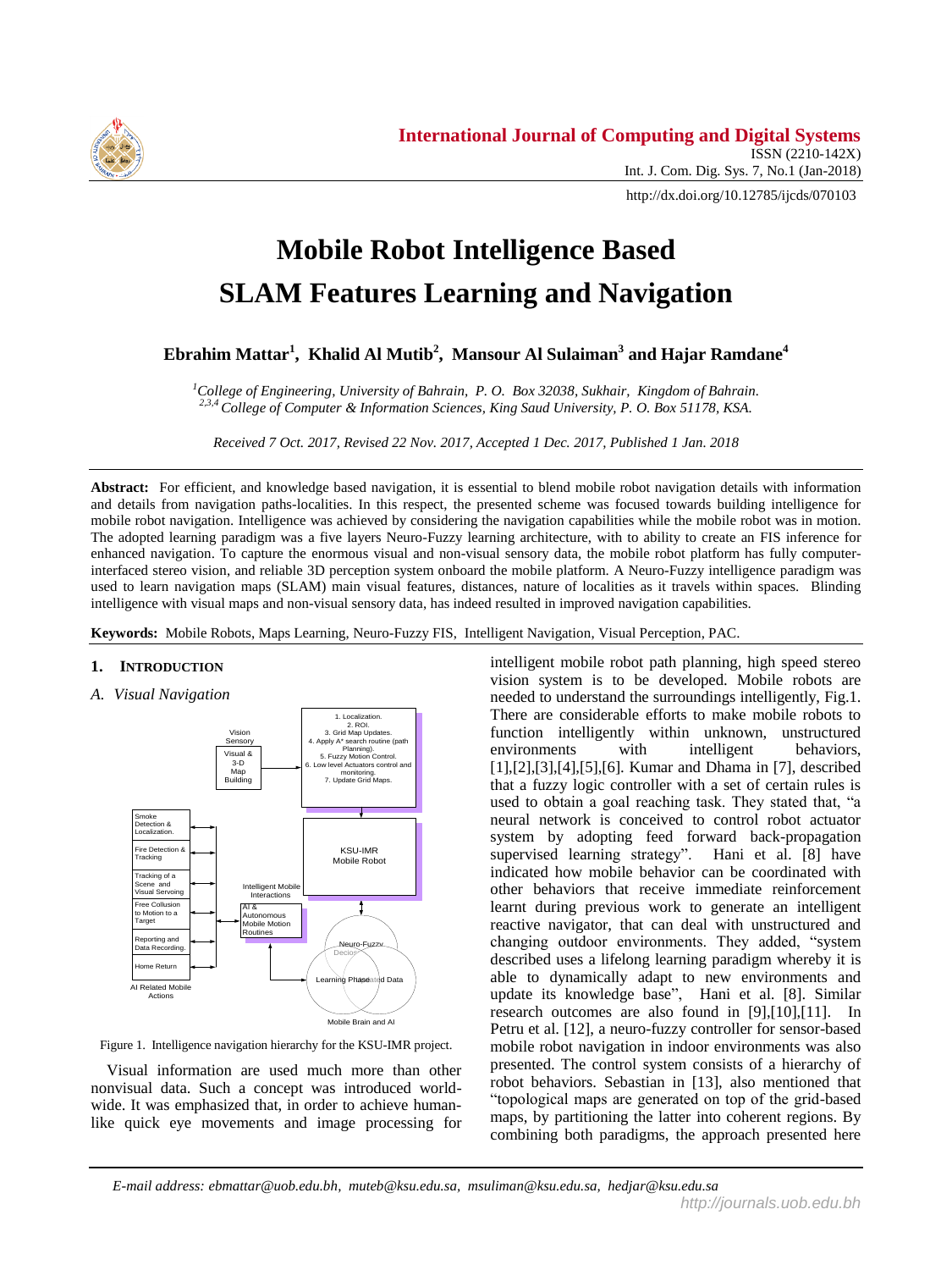

gains advantages from both worlds: accuracy/consistency and efficiency", Sebastian in [13]. Smith and Gelfand [14], Wei et al. [15], have presented a neuro-fuzzy system architecture serving as a behavior-based control of a mobile robot in unknown environments. ANN was trained to recognize the environment, then plan a motion.

## *B. Maps Learning*

Janglová in [16], describes an approach for solving the motion-planning problem for mobile robots control using neural networks-based technique. Janglová stated "our method of the construction of a collision-free path for moving robot among obstacles is based on two neural networks". Janglová proposed a head ANN and is used to determine the "free" space using ultrasound range finder data. The subsequent ANN "finds" a safe direction for the next robot section of the path in the workspace while avoiding nearest obstacles. Janglová used ANN minimization of average squared error cost function *E avg* Eq. (1):

$$
E_{avg} = \frac{1}{n} \sum_{n=1}^{n} \frac{1}{2} \sum_{j=1}^{v} (d_i(n) - y_i(n))^2
$$
 (1)

In terms of advanced maps building with visual mobile robot capabilities, a remote controlled, vision guided, mobile robot system is introduced by Raymond et al., [17]. The drive of this research work, is to describe exploratory research on a design of the remote controlled emergency stop and vision systems for an autonomous mobile robot. The mobile robot BEARCAT was built for the Association for Unmanned Vehicle Systems AUVS 1997 competition. The robot has full speed control with guidance provided by a vision system and an obstacle avoidance system using ultrasonic sensors systems. Vision guidance is accomplished using (two CCD) cameras with zoom lenses. Camera modeling and distortion calibration for mobile robot vision was also introduced by Gang et al., [18]. In their paper they present an essential camera calibration technique for mobile robot, which is based on Pioneer II experiment platform. The technique includes transformation of coordinates system for vision system, the model and principle of image formation, camera distortion calibration. Because of the non-linear distortion of camera, algorithm with optimizing operators is presented to improve calibration precision.

In reference to Bonin-Font et. al. [19], they focused their work towards two major approaches: map-based navigation and mapless navigation. Map-based navigation has been in turn subdivided in metric map-based navigation and topological map based navigation. Bonin-Font et al. [19] stated, "our outline to mapless navigation includes reactive techniques based on qualitative characteristics extraction, appearance-based localization, optical flow, features tracking, plane ground detection/tracking, etc...".

Atsushi et al. in [20] have developmental a high speed vision system for mobile robots. In their work, it was emphasized that, an image sensor is separately developed, which corresponds to the photoreceptor layer of the layered vision chip. The image sensors are tentatively mounted on the camera head, since the resolution of the prototype of the layered vision chip was not sufficient. Head camera has an azimuth DOF for each eye and a common elevation DOF. Camera weight of the head is strictly limited, since it is mounted on a mobile robot. In order to satisfy both demands for the quick movements and light weight, the camera head is designed based upon a simple parallel mechanism.

Abdul et al. [21] have introduced a hybrid approach for vision based self-localization of autonomous mobile robots. They present a hybrid approach towards selflocalization of tiny autonomous mobile robots in a known but highly dynamic environment. The proposed algorithm is intended for two-wheeled differential drive robots which are equipped with a pivoted stereo vision system, two digital encoders, a gyro sensor, two (10g) accelerometers and a magnetic compass. Tracking of the globally estimated position is performed within the framework of extended Kalman filter.

# *C. Fuzzy Representations of Maps*

Ho-Dong et al. in [22] have also introduced an augmented reality mobile robot based vision system. In their paper, they introduced a tele-presence vision system for monitoring of a network based mobile robot. The vision system was a vision part of human machine interface with augmented reality for the network based mobile robot. They synchronize head motion of human user and the camera motion of the mobile robot using visual information, user of the mobile robot can monitor environment of the mobile robot as eyesight of mobile robot. In [23], Filliata and Meyer, stated that, "map-based navigation systems are categorized according to a threelevel hierarchy of localization strategies, which respectively call upon direct position inference, singlehypothesis tracking, and multiplehypothesis tracking. They stated the advantages and drawbacks of these strategies". A typical review ANN approach reported by Filliata and Meyer [23].



Figure 2. Learning maps and dynamic spaces, Araujo [24].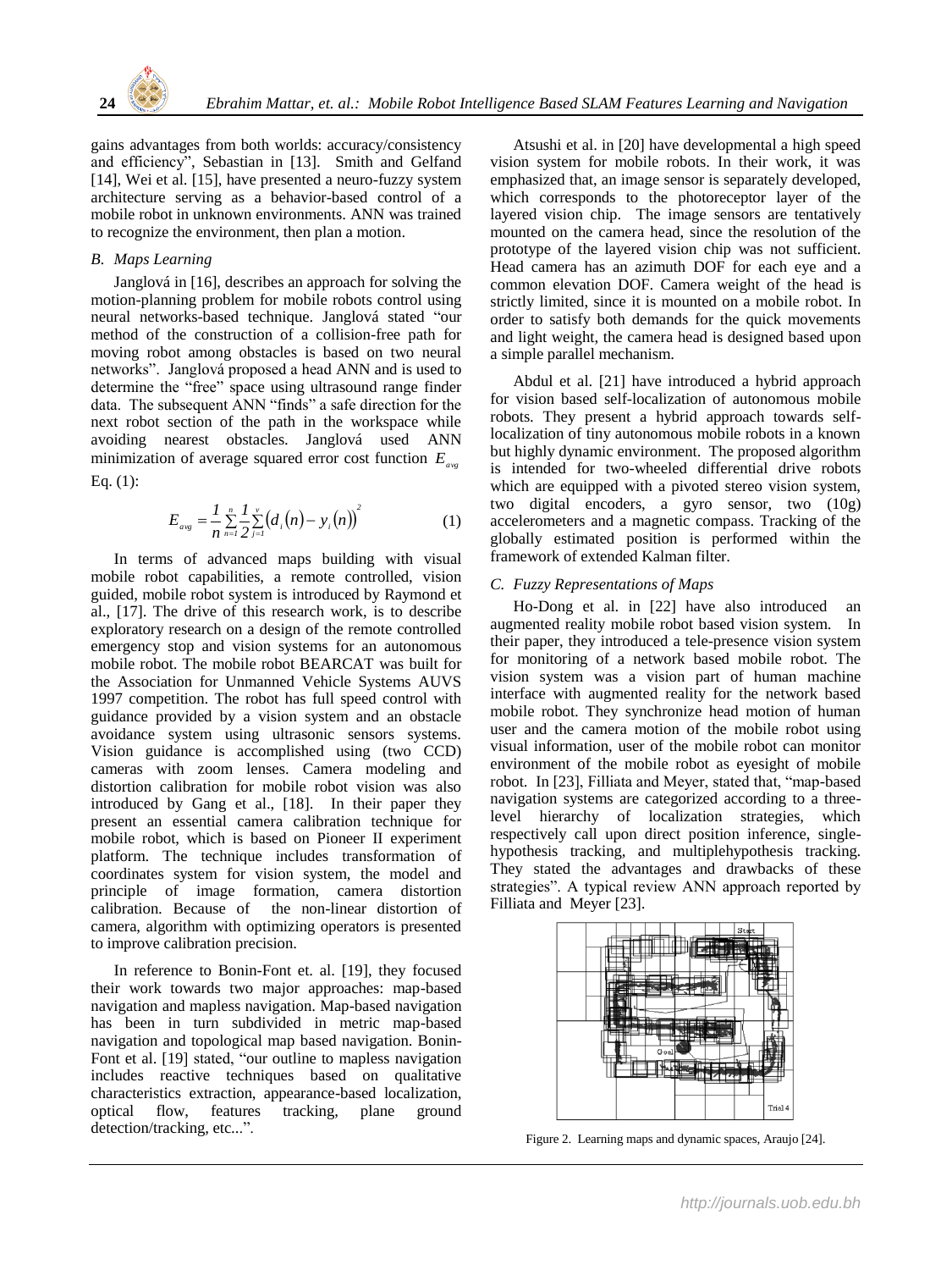In [24], as illustrated in Fig. 2, Araujo has presented a fuzzy ART neural architecture for robot map learning and navigation. Araujo proposed methods that are integrated into a navigation architecture. Araujo [24], also stated that, "with the new navigation architecture the mobile robot is able to navigate in changing worlds, and a degree of optimality is maintained, associated to a shortest path planning approach implemented in real-time over the underlying global world model". For demonstrating the feasibility and effectiveness of the proposed methods, a number of experimental results were attained for a (Nomad 200) mobile robotic system.

 Development and integration of generic components for a teachable vision-based mobile robot is introduced by Tomohiro et al. [25]. In their efforts, they presented a mobile robotic system for human assistance in navigationthe robot navigates by receiving visual instructions from a human being and is able to replicate them autonomously. They described three generic components defined as the HOST, the VISION, and the CONTROL components as well as their integration in the teachable mobile robot. Each component is described with a peculiar feature of extensibility. Especially in the VISION component, there are two major features. The first was a correlator which each vision board possesses. The correlator does blockmatching between the templates and the grabbed images in real-time. The other is the PIM library which manages the visual tasks over limited parallel visual resources of the mobile robot.

 Skill acquisition of a ball lifting task using a mobile robot with a monocular vision system was also introduced by Ryosuke et al. [26]. The work presents a basic examination of skill acquisition of a ball lifting task using a mobile robot with a monocular vision system. Ball lifting is considered as a basic practice in sports such as tennis or soccer. They examined the performance of a robot system and demonstrated that the robot performs the task in spite of many difficulties. The purpose is to develop an intelligent robot system that performs a human skill, they have built a basic but significant robot system as a first step.

## *D. Kohonen's SOM , Map Memorization*

In reference to navigation maps memorization, there are a number of research outcomes, in this sense. The main objectives, are to let the mobile robot remembers the routes, locations, in addition to different information related to the spaces it moves through.

In [27], Vlassis et al., motioned in their paper, "present a method for building robot maps by using a Kohonen's self-organizing artificial neural network, and describe how path planning can be subsequently performed on such a map. We show that our method can also be applicable in cases of a pre-existent CAD of the environment".

Stereo vision-based autonomous mobile robot was given by Changhan et al. [28]. In their research, they proposed a technique to give more autonomy to a mobile robot by providing vision sensors. The proposed autonomous mobile robot consists of vision, decision, and moving systems. The vision system is based on the stereo technology, which needs correspondence between a set of identical points in the left and the right images. Though mean square difference is generally used for the measure of correspondence, it is prone to various types of error caused by: shades, color change, and repetitive texture, to name a few. Edge of object is first extracted from the Laplacian of Gaussian (*LoG*) filtered image and posttreatment is performed to eliminate remaining highfrequency noise.



Figure 3. Learning maps and dynamic spaces, Thrun [29].

In reference to [29], Thrun reported and described an approach that integrates both paradigms: grid-based and topoIogica1. Thrun stated that, "Grid-based maps are learned using artificial neural networks and naive Bayesian integration, as referred to in Fig. 3. Topological maps are generated on top of the grid-based maps, by partitioning the latter into coherent regions. By combining both paradigms, the approach presented here gains advantages from both worlds: accuracy/consistency and efficiency. Their paper gives results for autonomous exploration, mapping and operation of a mobile robot in populated multi-room environments". Intelligent real time control of mobile robot based on image processing was also given by Nima et al. [30]. In this research a control scheme has been proposed for the first time to control a mobile robot using fuzzy control and image processing approaches in two cascaded loops. Nima et al. [30] also reported that, "the image processing approach is used to estimate the traveled trajectory and configuration-defined as velocity and azimuth- of the mobile robot using special landmarks. Having appropriate feedbacks, the fuzzy controller is used to control the mobile robot at the desired configuration while traveling to the destination point".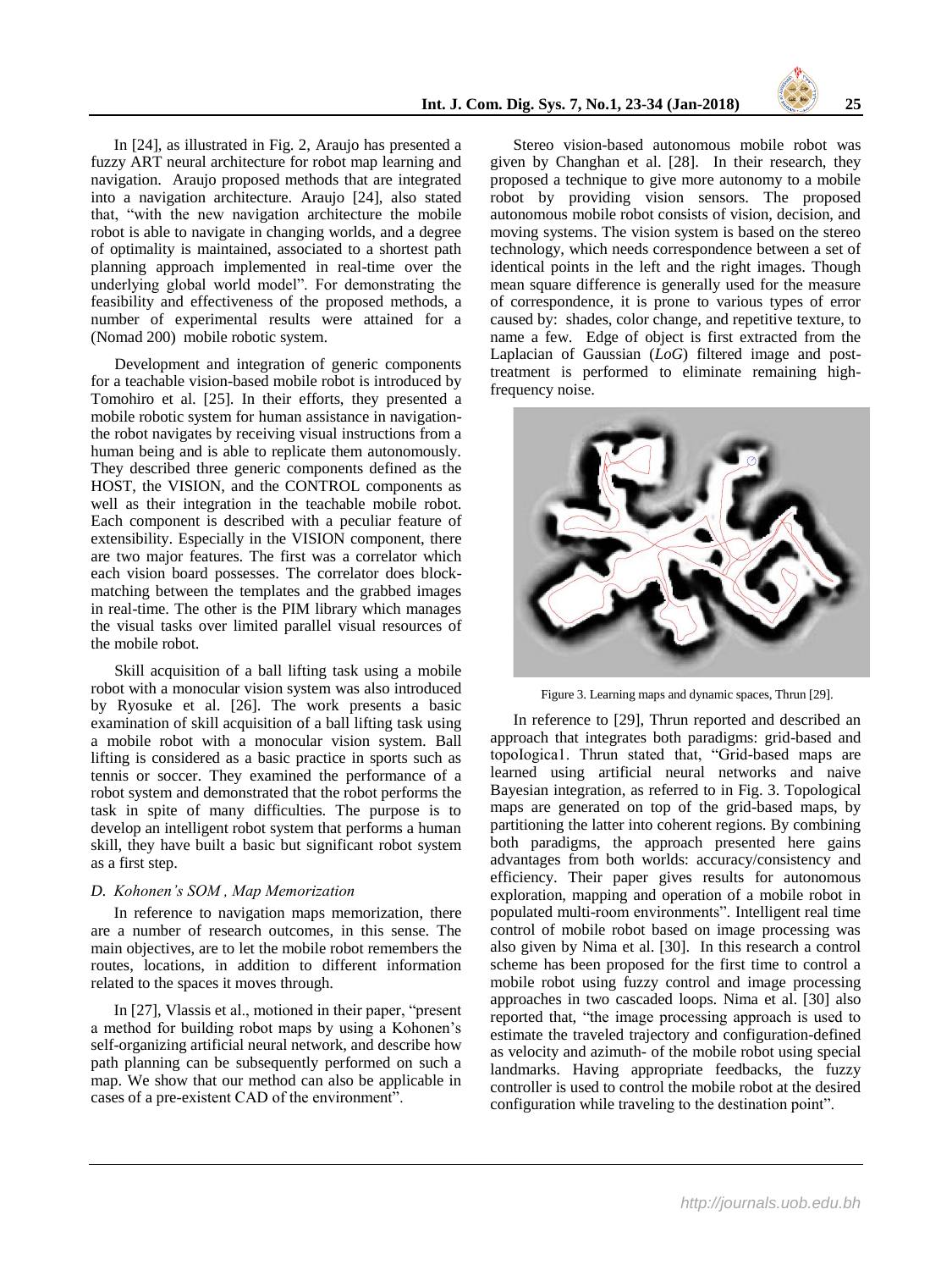

# *E. Research Contribution, and Paper Outline*

 This research structure is highlighting a number of issues related to use of Neuro-Fuzzy learning for improving navigation tasks (mobile robot within hazardous localities). This includes the usage of navigation maps and SLAM updates, maps learning, hence to use enormous routes information for improved navigation. This involves also the use of a five layers neural network for achieving the learning scheme. In this respect, this article has been organized into FIVE main sections. In section (*i*), we introduced the concept of navigation maps learning. Different approaches have been summarized in this respect. Section (*ii*) presents the essentials of optimal route search used for mobile robots navigation systems, this includes occupancy grids, optimal route search. In section (*iii*), SLAM system, and other related routines are also presented. Hence, Section (*iv*) presents few important issues related to the adopted and used learning paradigm, which is the Neuro-fuzzy. Section  $(v)$  presents the experimentations space, and few related results. Finally in Section (*vi*), we draw few conclusions remarks.

## **2. OPTIMAL MAPS SEARCH**

## *A. KSU-IMR Layout and Hierarchy*

The mobile robot system is intended to achieve the following foremost tasks. First is entirely related to building vision system. Second is associated with building navigation intelligence. Third is related to housing a hybrid system integrating a visually maneuvering system with defined intelligence capabilities. Maps and grids are used to build the mobile intelligence. The KSU-IMR was achieved while incorporating the FOUR MAIN interrelated functionalities, Fig.1. A decision based Neuro-fuzzy employed architecture has to be trained with mobile routes training patterns. It is a five layers system. It learns the navigation behavior, as in reference to some learned and trained patterns. Training patterns are therefore generated via grids and maps generated during navigation experimentation.

# *B. Mobile Robot Optimal Path Search.*

 For generating the most suitable maps, (SLAM learning), in this section we shall place more focus on the underlying theorem behind the adopted  $A^*$  search. For choosing mobile optimal path, the known  $A^*$  search algorithm was adopted. Along mobile motion, the search algorithm passes through mapping graph, it then surveys for the best path of a lowest known cost, while updating a sorted priority queue of different path divisions. In its basic principle, in a continuous search till a final goal is found, during a traversing of a mobile detected map, a section of a path being traversed would be given a higher cost than another encountered path segment. It leaves the higher-cost path segment and continues to search for lower-cost path sections.  $A^*$  relies on the concept of (best-first search and finds a least-cost path) from an assumed mobile robot initial posture to the mobile goal posture.

Denoting  $f(x)$  as "Distance-Plus-Cost heuristic" function,  $A^*$  uses  $f(x)$  to decide the direction in which the search visits mobile posture in a tree. DPC is a summation of two parts. (*i*): A path-cost function. This is a cost from an initial mobile robot posture to the present posture,  $g(x)$ . *(ii)*: A "heuristic estimate" for the distance to the mobile desired posture, as named by  $h(x)$ . The  $h(x)$  term of the  $f(x)$  function must show an admissible heuristic. It not essential to overestimate the distance to the goal. Using  $A^*$  in mobile robot routing, the function  $h(x)$  *is* characterized by a straight-line distance to a ending mobile goal. If heuristic  $h(x)$  satisfies an additional condition  $(h(x) \leq d(x, y) + h(y))$  for every edge  $(x, y)$  of the graph (where d denotes the length of that edge), in this respect,  $h(x)$  is known to be consistent. For such a case,  $A^*$  can assume an effect implementation, i.e. no node needs to be processed more than once, and  $A^*$  is equivalent to running Dijkstra's algorithm, with a reduced cost:

$$
d'(x, y) = (d(x, y) - h(x) + h(y))
$$
 (2)

A main concern of the  $A^*$  search, is related to time complexity. This is totally in dependency on the heuristic search. This can also be seen as an exponential expanding of mobile robot number of nodes, while storing information about for the shortest path. Since there is only a single goal posture the mobile must move to, the heuristic function  $h(x)$  is to satisfy the following condition:

$$
|h(x)-h(x)| = O(\log h^{*}(x))
$$
\n(3)

In Eq. (3),  $h(x)$  is defined as the optimal heuristic, the exact cost to get from  $x$  posture to the final mobile target position. Equation (3) can be interrupted as follows: Heuristic error in  $h(x)$  should not propagate faster than the logarithm of the  $h(x)$ , the BEST heuristic", which computes an accurate distance from robot initial posture  $(x)$  to a targeted posture. In summary,  $A^*$  relies on the backward costs, and forward costs, i.e. "estimates of". In its nature, it can be mentioned that,  $A^*$  is optimal with admissible heuristics.

# *B. Occupancy Grids: Mapping Techniques*

 Practically, an occupancy grid splits a space where the mobile robot to move into small discrete grids. It then assigns each grid location a numerical value. Such numerical value is associated with the probability that the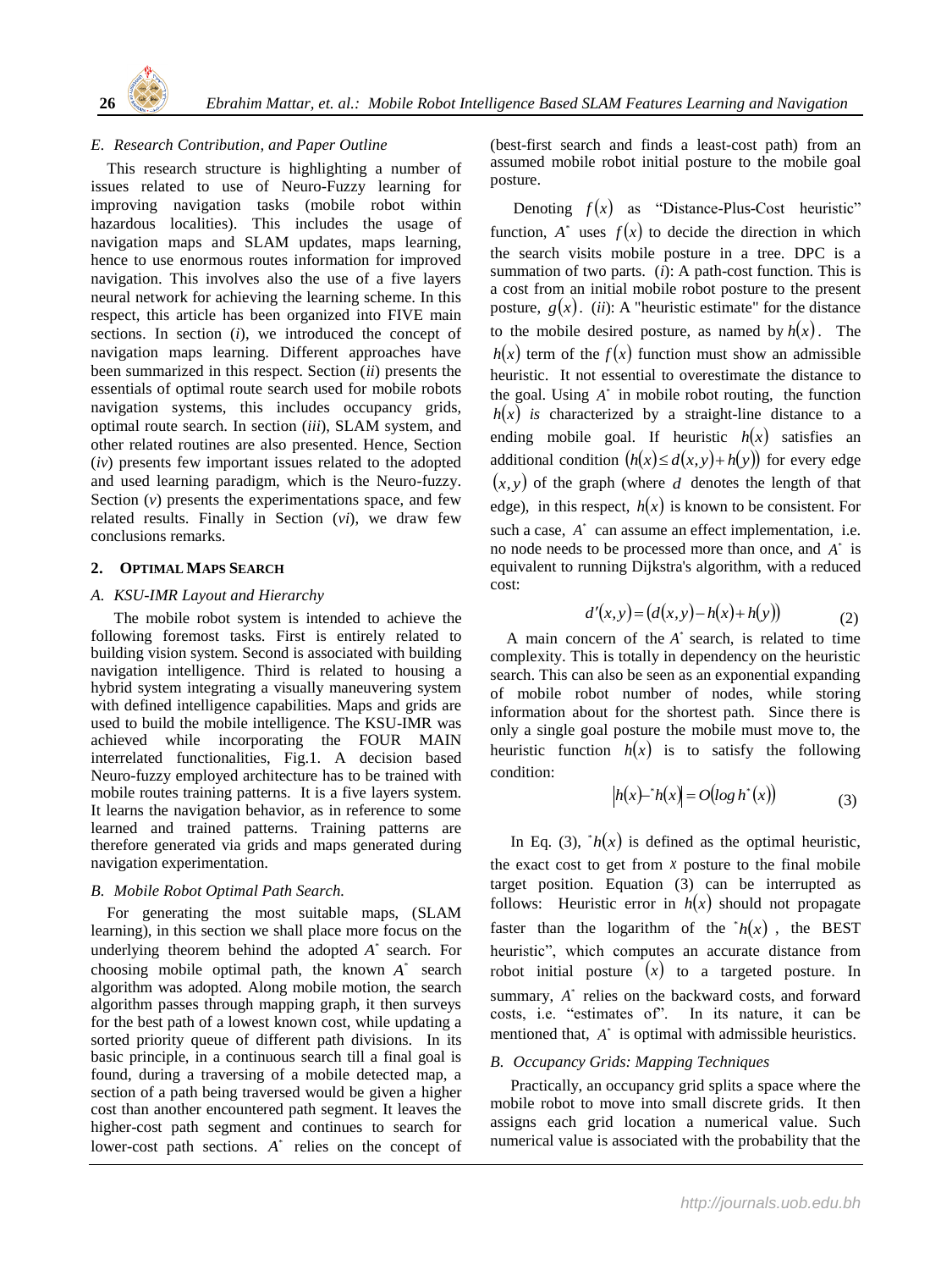location is occupied or not by an obstacle. Before mobile robot starts a manoeuvre, all assigned grid values are set to a medial value. Hence, the mobile robot sensing instrumentations supply uncertainty regions (*physical readings*) where an obstacle is expected to be detected. Grid localities within these defined regions of ambiguities, have therefore, their assigned values increased.

 On the contrary, localities within a sensing pathway, more precisely the ones between the mobile robot and localities in the sensing path between the robot and the obstacle, will be assigned reduced probabilities. For constructing occupancy grid, the sensing tool (used visual sensing) has to be correctly modelled. In this context, Murray and James in [31] have been indicated that, "experiments with sub-pixel interpolation indicate that the Triclops stereo vision module produces results with standard deviations well below one pixel". In order to reduce the sensing computational time, and for real-time considerations, sub-pixel interpolation have not been used within such stereo algorithm. We can still approximate a model for the mobile robot stereo vision by the adopting an approximated relation:

$$
P(d/\beta) = 1
$$
 For  $\beta = \beta(d+0.5) \rightarrow \beta(d-0.5)$  (4)  

$$
P(d/\beta) = 0
$$
 Otherwise

 In Eq. (4), we defined a relation of navigation image disparity  $d$  to depth  $\beta$  as:

$$
\beta(d) = \left(\frac{f\gamma}{d}\right)\beta\tag{5}
$$

In Eq. (5),  $\gamma$  is the baseline between the two cameras, whereas  $d$  is the disparity. We need to shift from one dimensional vision to two dimensional. This is done via stereo triangulation technique. For each individual pixel, resulting from the pair of cameras, stereo triangulation is therefore a result of intersection of the lines of sight. The stereo triangulation technique is used to create a two dimensional position of an obstacle in front of the mobile robot. This is based on a particular pixel (*i*) over an image of a reference camera and resulting a disparity result *d* from stereo matching.

 Further analysis of lines of sight for centres of two pixels shows there is an error bound, this is as a result of "diamond" shape around a position. It resembles an elliptical area used as a model by Murray and James, as in [31]. In reference to the geometry of triangulation Guilherme and Avinash [32], it is needed to evaluate (for a given pixel and disparity), a region of uncertainty. For a trapezoidal region of uncertainty, associated corners are evaluated by calculating the area  $\beta$ , where  $\beta = \beta(d \pm 0.5)$ ,

hence calculating  $X = \left( \frac{(x \pm 0.5)\beta}{g} \right)$ . Here  $(x)$  is an image  $\overline{\phantom{a}}$ J λ  $\mathsf{I}$ L  $=\left(\frac{(x\pm 0)}{f}\right)$  $X = \left( \frac{(x \pm 0.5)\beta}{g} \right)$ . Here  $(x)$ 

plane coordinate alongside the rows of an image, in addition,  $f$  is the camera focal length. Hence, an unoccupied area, for which an obstacle should not appear, is in fact a triangular as shaped by the robot's posture, and the closest two corners of the trapezoid.

#### **3. MOBILE ROBOT SLAM SYSTEM**

We shall denote a state of mobile robot as  $X_{ij}(k)$ . While manoeuvring, dynamical motion of a mobile robot can be modelled by linear discrete-time state transition equation. This is expressed by state equation of Eq. (6):

$$
X_{\nu}(k+1) = F_{\nu}(k)x_{\nu}(k) + u_{\nu}(k+1) + V_{\nu}(k+1) \tag{6}
$$

In Eq. (6)  $F_v(k)$  is the state transition matrix,  $u_v(k)$  is the control inputs, and  $V_v(k)$  is the uncorrelated mobile dynamics noise errors, as expressed with zero mean and covariance  $Q_{\nu}(k)$ . We shall also name locality of an  $i^{th}$ feature (landmark), by  $p_i$ . Hence, defining a state transition matrix of an *i th* observed feature is expressed as:

$$
p_i(k+1) = p_i(k) = p_i \tag{7}
$$

we shall let the number of features (landmarks) of a size vector, as they are stationary features. A vector of all *N* landmarks is: *N*

$$
p = \begin{pmatrix} p_1^T & p_2^T & \cdots & p_N^T \end{pmatrix}^T \tag{8}
$$

Extending state vector  $x(k)$  to contain also state vectors of the localities *visual features*. This is also denoted by:

$$
x(k) = \begin{pmatrix} x_y^T(k) & p_y^T & \cdots & p_{N-1}^T & p_N^T \end{pmatrix}^T
$$
 (9)

 This leads to the following entire mobile robot and features state transition model:

$$
\begin{pmatrix} x_{\nu}(k+1) \\ p_1 \\ p_2 \\ p_{N-1} \\ p_N \end{pmatrix} = \begin{pmatrix} F_{\nu}(k) & 0 & 0 & \cdots & 0 \\ 0 & I_{\nu 1} & 0 & 0 & 0 \\ 0 & \vdots & I_{\nu 2} & 0 & 0 \\ \vdots & \vdots & \vdots & \ddots & 0 \\ 0 & 0 & 0 & 0 & I_{\nu N} \end{pmatrix} \begin{pmatrix} x_{\nu}(k+1) \\ p_1 \\ p_2 \\ \vdots \\ p_N \end{pmatrix} + \begin{pmatrix} V_{\nu}(k+1) \\ O_{\nu 1} \\ O_{\nu 2} \\ \vdots \\ O_{\nu N} \end{pmatrix}
$$

$$
x(k+1) = F(k)x(k) + u(k+1) + v(k+1) \qquad (10)
$$

In Eq. (10),  $I_{p1}$  is an  $\Re^{(pi)(p1)}$  identity matrix. In addition, matrix  $O_{p1}$  is the dim( $p_i$ ) null vector.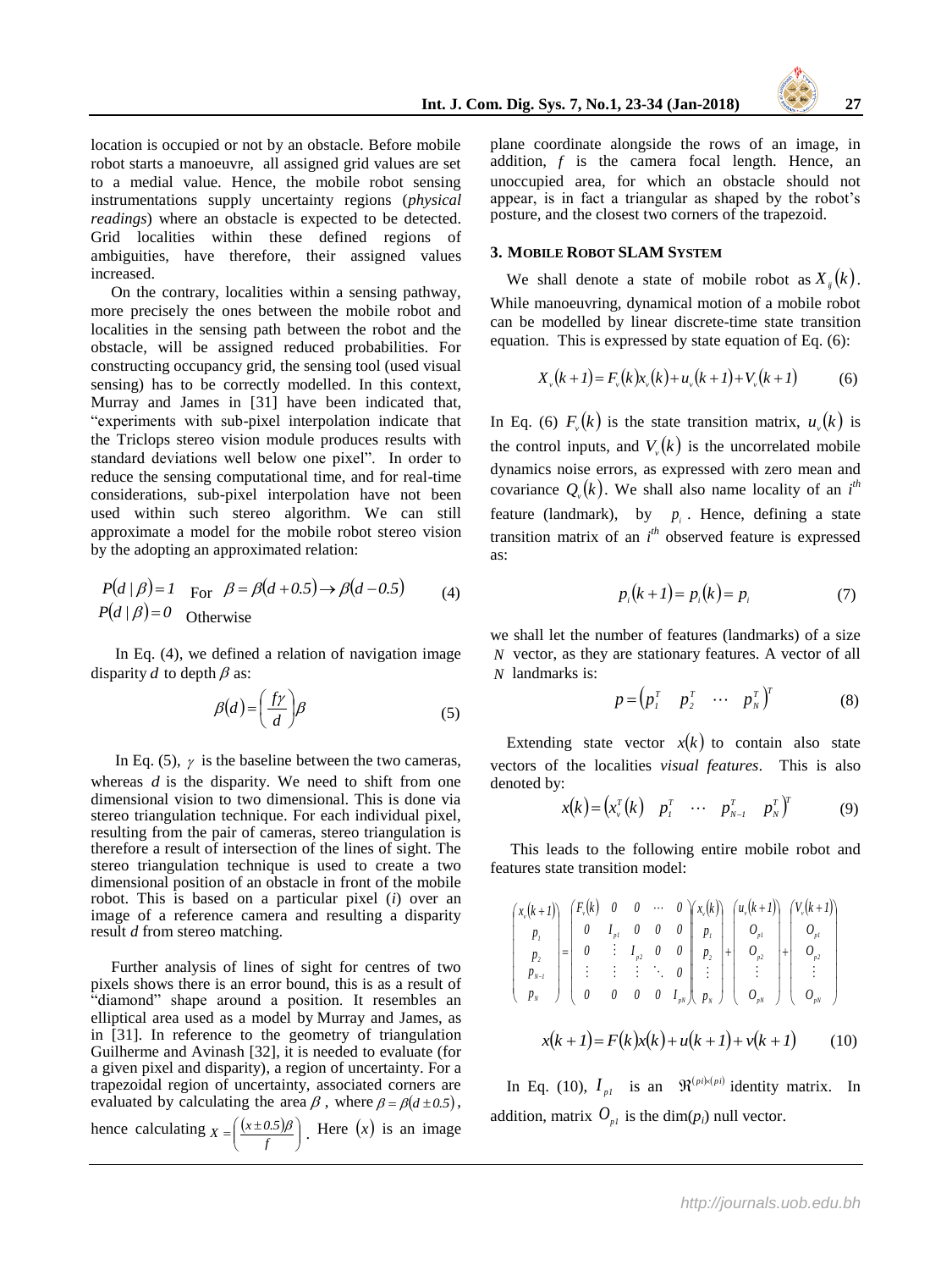

## *Mobile Robot Motion Predication Phase:*

In reference to mobile robot body allocated frames, and for the case of  $^iC$  as a vector of coordinates of an i<sup>th</sup> defined landmark. There are  $k$  landmarks. As state vector, this is defined by:

$$
S_{t} = (x(t), y(t), \theta(t), c_{t}^{T}, \cdots^{k} c_{t}^{T})^{T}.
$$

For the POWERROB (KSU-IMR project) mobile robot system, it is equipped with  $(\Delta \theta_{R}, \Delta \theta_{L})$  measurement, i.e. differential drive in which are the right and left angular displacement of the respective wheels are known or measured. For instance, if the mobile robot wheels rates are considered constant during one sampling period, we can decide on the mobile motion kinematics geometric models. This is further expressed as:

$$
\begin{pmatrix} x(t) \\ y(t) \\ \theta(t) \end{pmatrix} = \begin{cases} (x_{i-1}) + \left( \frac{\Delta L}{A\theta} (\sin(\theta_{i-1} + \Delta \theta) - \sin(\theta_{i-1})) \right) \\ (y_{i-1}) - \left( \frac{\Delta L}{A\theta} (\cos(\theta_{i-1} + \Delta \theta) - \cos(\theta_{i-1})) \right) \\ \theta_{i-1} + (\Delta \theta) \end{cases}
$$
(11)

In Eq. (11),  $(\Delta L, \Delta \theta)$  are representing the linear and angular displacement of the mobile robot. In terms of mobile physical parameters, they are also expressed by:

$$
\begin{cases}\n\Delta L = \frac{\left(\Delta \theta_{\kappa} r_{\kappa} + \Delta \theta_{\iota} r_{\iota}\right)}{2} \\
\Delta \theta = \frac{\left(\Delta \theta_{\kappa} r_{\kappa} + \Delta \theta_{\iota} r_{\iota}\right)}{\ell}\n\end{cases}
$$
\n(12)

*MAP Model Updating layer:* While building a MAP, this entirely dependent on voxels. However, this needs to updated the state of each voxel by adopting  $(K_{(i,i)} : 0 \leftrightarrow I)$  a credibility value. In this sense, such a credibility measure defines a degree to trust a given observation  $O_{(i)}(V_i)$  of the voxel (*i*) calculated based on the stereo pair taken at a time instant  $(t)$ . Such a map update is computed based on time index consideration, i.e. for a defined time  $t$ , and for an updated occupancy observation  $O_{(t+1)}(V_i)$ , the corresponding voxel (state) is updated by:

$$
\begin{pmatrix} S_{(i+1)}(V_i) \\ S_{i}(V_i) \end{pmatrix} = \begin{cases} (I - k_{i,i+1}) S_i(V_i) + k_{i,i+1} O_{i+1} \\ 0 \end{cases}
$$
(13)

 $K_{(i,t)}$  is depending on a number of time varying terms. This dependency does include determined voxel neighborhood homogeneity, quantity of preceding measurements, the period of last observation. Already occupied voxel is not likely to be found in an otherwise

empty environment. Therefore, measurements demonstrating homogeneous sections, are further expected to be (credible) and we don't want to trust the very first measurements and over aged measurement at a point too much. If  $O_{(i)}(V_i)$  is designated as neighbourhood HOMOGENEITY of an observation, hence  $O_{(i)}(V_i)$  is found through a use of a set of  $(N)$ voxel within neighbourhood of  $(V_i)$ . It is useful to only view directly neighbouring voxels. To achieve such a theme, Eq. (13) expresses  $H_{(i,j)}$ , the homogeneity of an observation at a voxel  $(V_i)$  at a time instant t.

$$
H_{(i)} = \left(\frac{\sum V_{j=N} |O_i(V_i - O_i(V_j))|}{|N|}\right) \tag{14}
$$

Furthermore,  $k_{(i,i)}$  in Eq. (14) is a credibility measure, and expressed in terms of homogeneity of observation  $H_{(i,t)}$ . This is defined by the following relation:

$$
k_{(i,i)} = \left(\frac{N_{(i,i)}(I - H_{(i,i)})}{\sqrt{2\pi}}\right) exp\left(-\frac{(t - t_{inst})}{2\sigma^2 t_o}\right)
$$
(15)

In Eq. (15), the term  $N_{(i,j)}$  is representing counts of preceding observations.  $N_{(i,i)}$  is evaluated for  $V_{(i)}$ , the voxels, where such calculations continuous over the time  $(t)$ . Furthermore, in Eq. (15),  $(t_{\mu s}t)$  is the time of last observation, as evaluated for the voxel  $V_{(i)}$ , and  $\sigma$  is representing a constant for scaling. Meta information (previous observations age, prior observations counts), are important data to be updated, such updates are stored in each voxel. For experimentation purposes, we shall show the laboratory ground used for building the map. Furthermore, we shall indicate to the representation of the states of voxels in a 3D scene for similar analysis of laboratory ground.

#### *B. Monte Carlo Localization Layer*

 Within is research, we have used the Stereo vision based Monte Carlo Localization (MCL) as a primary layer for the localization parameters estimation. In sampling-based methods, we represent the density  $p(x_k:Z^k)$  by a set of N random samples or particles  $S_k = \{s_k^i, i = 1 \cdots N\}$  drawn from it. We are able to achieve this, due to the essential duality between the samples and the density from which they are generated. From the samples we can always approximately reconstruct the density, e.g. using a histogram or a kernel based density estimation technique. The goal is then to recursively compute at each time step  $k$  the set of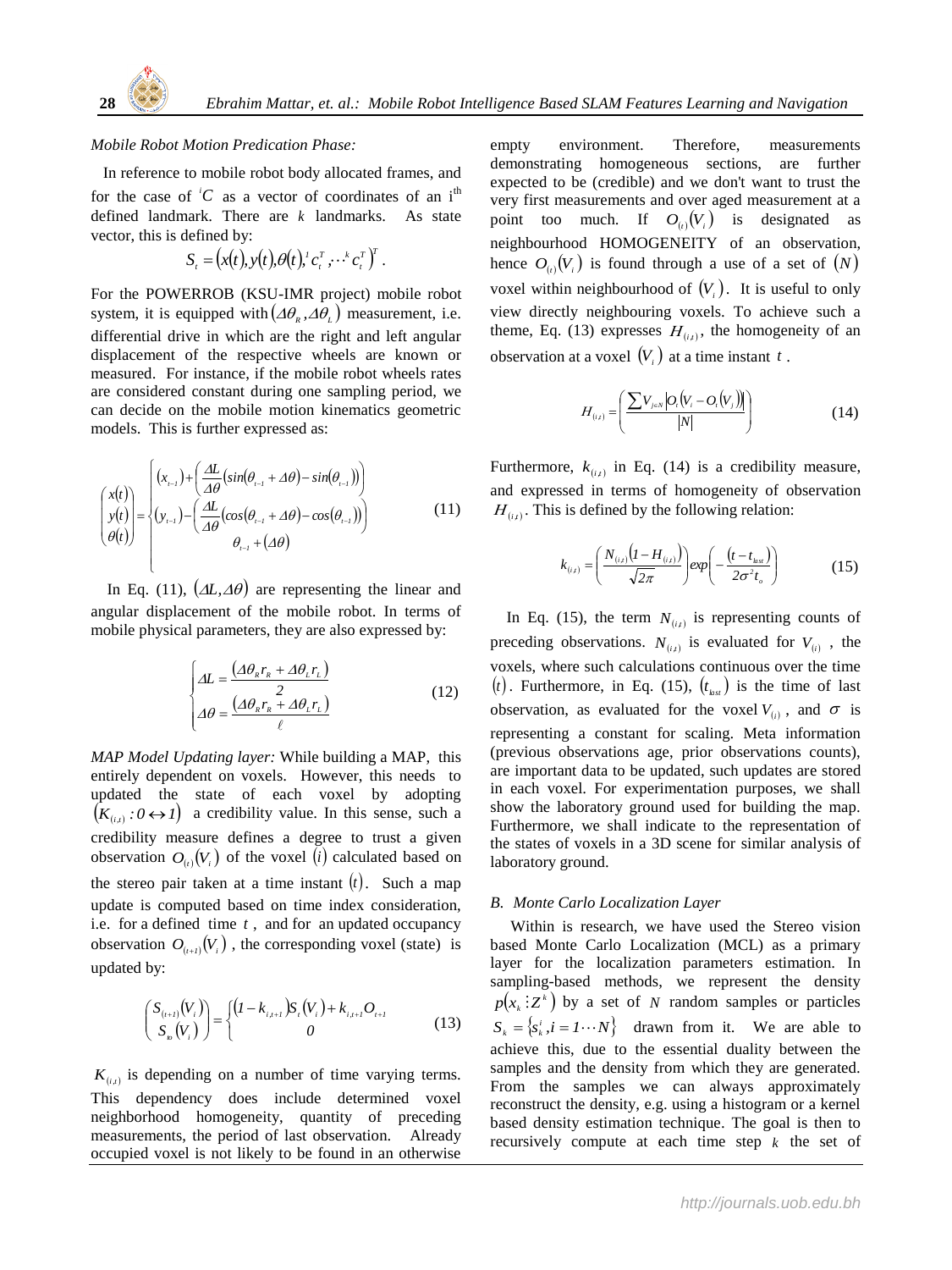samples  $S_k$  that is drawn from  $p(x_k : Z^k)$ . It is known alternatively as the bootstrap filter Gordon et. al. [4], the Monte-Carlo filter, [5], or the Condensation algorithm Isard and Blake [8]. These methods are generically known as particle filters, and an overview and discussion of their properties can be found in Doucet [3]. In analogy with the formal filtering problem, the algorithm proceeds in two phases.

(*i*) *Prediction Phase*: In the first phase we start from the set of particles  $S_{k-1}$  computed in previous iteration, and apply the motion model to each particle  $S_{(k-1)}^i$  by sampling from density  $p(x_k / s_{(k-1)}^i, u_{(k-1)})$ : (*i*) for each particle  $s_{(k-1)}^i$  : draw one sample  $s_{(k)}^i$  from  $p(x_k / s_{(k-l)}^i, u_{(k-l)})$ . A new set  $S^l_k$  is obtained that approximates a random sample from the predictive density  $p(x_k / Z^{(k-1)})$ . The prime in  $S^l_k$  indicates that we have not yet incorporated any sensor measurement at time  $k$ , and to draw an approximately random sample from the exact predictive probability distribution function  $p(x_k / Z^{(k-1)})$ , we use motion model and the set of particles  $S_{(k-1)}$  in order to build an empirical predictive density function of:

$$
p(x_k / Z^{(k-l)}) = \sum_{i=1}^{N} p(x_k / s_{(k-l)}^i, u_{(k-l)})
$$
 (16)

 In Eq. (16), we describe a blended density approximation to  $p(x_k / Z^{(k-1)})$ . This is combining one equally weighted mixture component  $p(x_k / s_{(k-l)}^i, u_{(k-l)})$ per sample  $S^i_{(k-1)}$ .

(*ii*) *Update Phase*: In the second phase we take into account the measurement  $z_k$ , and weight each of the samples in  $S^{\prime}{}_{k}$  by the weight  $m_{k}^{i} = p(z_{k}/S^{\prime}{}_{k}^{i})$ , i.e. the likelihood of  $S_k^i$  given  $z_k$ . We then obtain  $S_k$  by resampling from this weighted set: (*ii*) for  $j = (1, \dots, N)$ : draw one  $S_k$  sample  $S_k^j$  from  $\{s^{i_k}, m_k^i\}$ .  $s^{i_k^i}, m$ 

 The resampling selects with higher probability samples s0i k that have a high likelihood associated with them, and in doing so a new set  $S_k$  is obtained that approximates a random sample from  $p(x_k / Z^k)$ . An algorithm to perform this resampling process efficiently in  $O(n)$  time is given by Carpenter et al. [2].

 After the update phase, the steps (*i*) and (*ii*) are repeated recursively. To initialize the filter, we start at time  $k = 0$  with a random sample  $S_0 = \{s_0^i\}$  from the prior  $p(x_0)$ . Over such a second phase, it is needed to

use the mobile measurement model to acquire a sample  $S_k^{\dagger}$  from the subsequent terms  $p(x_k / Z^k)$ . Instead we shall be using definition of (15), hence to sample from the empirical posterior density:

$$
p(x_k / Z^{(k)}) \propto p(z_k / x_k) \hat{p}(x_k / Z^{(k-l)}) \tag{17}
$$

 The coding for the Monte Carlo Localization was achieved using  $C^{++}$  layer, with linked libraries for onboard execution.



Multivariate membership functions

Figure 4. The built KSU-IMR five layers NF learning paradigm. It learns traversed maps main features. Inputs: (*visual maps features*). Output: (*navigation decisions*).

### **4. LEARNING PARADIGM SYNTHESIS**

 KSU-IMR stands for King Saud University Intelligent Mobile Robot. KSU-IMR uses a Neuro-Fuzzy system to learn the navigation maps. The final building block for the proposed navigation scheme is the learning paradigm. The synthesis of the Neuro-Fuzzy architecture, was based on using five layers, where each layer is implementing a typical fuzzy function. That was achieved while relying on five layers Neuro-Fuzzy learning structure, as illustrated in Fig. 4. Such an architecture requires a set of learning patterns. Various learning patterns were gathered from navigation maps. This is represented in terms of locations (*visual maps*), distances from obstacles (*meters*), and the nature of navigation maps. Eq. (18), is a typical linguistic fuzzy relation of a system. The fuzzy rules are consisting of the typical (*if-then*) statements. Number of inputs-outputs to the NF system, are decided by the complexity of the learning system. It consists of rules of the following form,  $y(k)$ ,  $A_{i1}$ ... Parameters are the fuzzy variables:

*Ri* : *if*  $y(k)$  *is A*<sup>*i1*</sup> *and*  $y(k-1)$  *is A*<sup>*i2*</sup> *and,…,*  $y(k-n+1)$  *is*  $A_{in}$  *and*  $u(k)$  *is*  $B_{i1}$  *and*  $u(k-1)$  *is*  $B_{i2}$  *and,…,*  $u(k-m+1)$  is  $B_{im}$  then  $y(k+1)$  is  $C_i$  (18)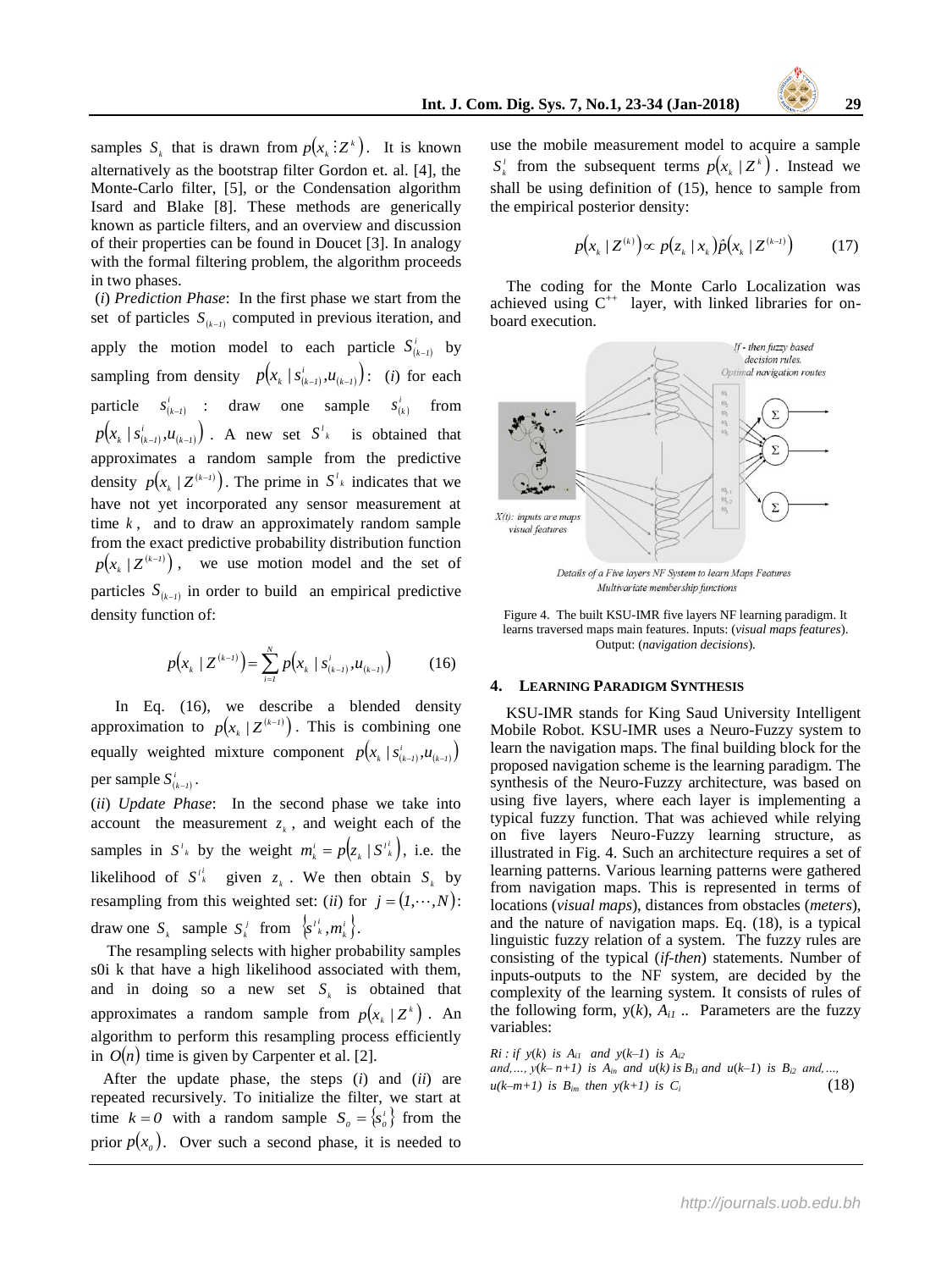

 A complexity of the KSU-IMR Neuro-fuzzy mobile robot decision making layout has already been shown in Fig. 1. In reference to Al-Mutib et al. [33], NF has been used for making the most valid navigation decisions. This is determined upon the learned occupancy maps and optimal navigation paths, which came as results of using the SLAM routine. Learning patterns, for the NF system, are generated by letting the mobile robot move in space with obstacles around. Using the mobile stereo vision and space map already computed for using SLAM, data are gathered, with a description of the obstacles (e.g. table, chair, …), and a description of needed behaviors according. A quite large number of rules can therefore be written using the SLAM and generated map of navigation. NF has the ability of generating auto-rules, as based on numerical patterns of data. Initial memberships were defined, hence updated in shapes while receiving information, and during training phase.









Figure 5. Important Step: Creation of learning patterns. (*i*): Stereo images (the disparity map) acquired from a mobile robot during indoor navigation. (*ii*): Navigation floor. (*iii*): Zones and regions within the entire navigation building. (*iv*): Creation of training patterns, in terms of distances, and other related information and data about the navigation decisions. Navigation decisions are based on mobile posture within a learned map.



Figure 6. Dynamic navigation patterns, are to be accounted for by NF learning, due to dynamic nature of navigation environments.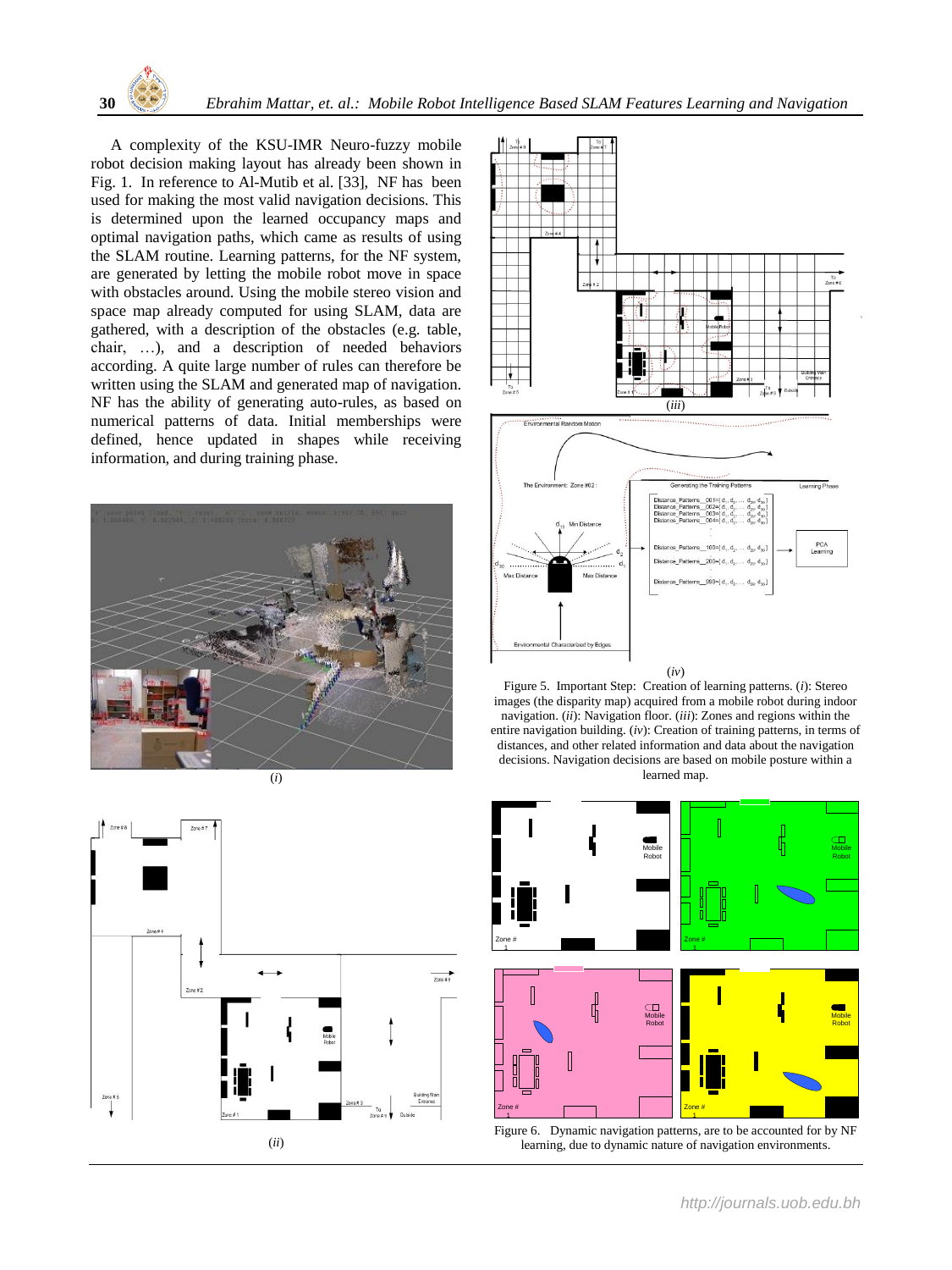There are two sets of data. The first for training, and the other one is for testing. The data sets consisted of four input-four output variables, Fig. 5, and Fig. 6:

|                | <b>Fuzzy Input Parameters</b> |                                                | <b>Fuzzy Output Parameters</b> |                                  |
|----------------|-------------------------------|------------------------------------------------|--------------------------------|----------------------------------|
|                | Input#1                       | Mobile Robot<br>Zones localities               | Situation #1                   | <b>Alarm Rising</b>              |
| $\overline{2}$ | Input#2                       | Mobile Robot Area<br>localities                | Situation #2                   | Related to<br>Localities         |
| -3             | Input $#3$                    | <b>Zones Localities</b><br>Inference (Actions) | Situation #3                   | <b>Visual Focus</b><br>& Defocus |
| $\overline{4}$ | Input #4                      | Zones Behaviours                               | Situation #4                   | Visual Gazing<br>and DeGazing    |

TABLE 1: Definition of Fuzzy Inference System.

 Typical inputs to learning system are summarized as follows: First stimuli {*Zone environmental identification* : This stimuli is representing few knowledge about where the mobile system is navigating. This is defined in terms of zones. Within this study, environmental map of navigation where the mobile robot is to navigate was divided into five main zones. This is defined in terms of the following input sets:

{*Zone#1, Zone#2, Zone#3, Zone#4, Zone#5, …….Zone#k*}

#### second stimuli {*area of navigation*}:

This stimuli is dedicated towards the definition areas of navigation. Of a particular interest within a navigation environment is the area of mobile navigation. This tells where the mobile robot is navigating at a particular moment of time. An area of navigation is also defined within a particular zone. There are a number of areas of navigations. This could be a corridor or a hall or even any area within the defined zones, as defined below by the following input sets:

{*Obstacles in Area#1: Main\_Lab\_floor, Obstacles in Area#2: Out\_Corridor, Obstacles in Area#3: Main\_Building\_Entry, Obstacles in Area#4: Main\_Building\_Entry, Obstacles in Area#4: Far\_Left\_Corrdior …… Area#m*}

third stimuli {*zone mobile related procedures*}: Within a particular zone or area, it is needed to let the mobile robot acting with particular actions. Examples are:

{*Procedure#\_1*: *Rotate\_Around, Procedure#\_2*: *Move\_Twice, Procedure#\_3*: *Scene\_Video\_Recordings … … Procedure#\_H*: *…..*}

 Fourth stimuli {*behaviour in hazardous*}: This stimuli is a crucial input. It defines situations when the mobile robot is detecting any hazardous activating. It takes the appropriate actions, in reference to the define hazardous situation. This stimuli do represent particular behaviours of the mobile robot, at particular locations within areas of navigations. Example of which, when the mobile robot within  $\{zone #1, area #1\}$ , then it is expected to have much (*gazing actions*) within this regional of interests,

or it should track a scene and servo around it … and so forth ….. depending on how we define various behaviours for each zone and area within a navigation plan.

{*Behaviour#1: Gazing\_Around, Behaviour#2: Toxic \_Detection, Behaviour#3: Visually\_Tracking, Behaviour#4: Focus\_In\_Out, Behaviour#5: Fire\_Detection, Behaviour#n:* }

 All the above defined situation, and the fined appropriate actions have already been presented in Fig. 6.



Figure 7. Iterative Closest Point (ICP) localization algorithm.

## **5. RESULTS AND EXPERIMENTATIONS**

#### *A.* (*ICP*) *Based Localization*

 The flow chart for the employed Iterative Closest Point (ICP) localization algorithm details are presented here, as depicted in Fig. 7. A grid-based mapping approach was selected for the implementation of SLAM algorithm. Grid-resolution for the evidence map was tested with (500*mm*), (100*mm*), and (200*mm*) resolutions. The size of the map currently stands at (900*mm* 2 ). Mapping updates and initializations are restricted to the area under observation, which roughly was set to be  $(15m^2)$ .

 For map accuracy in terms of detection of small-sized obstacles and gradient floors, we have developed a customized algorithm and verify it over a number of experimentation trials. The implemented mapping module can detect a loop and propagate errors in previous poses. The grid-map cells store both the height data about the environment and also the certainty measure about the existence of an obstacle. The certainty is a function of two elements i.e. the amount of time an obstacle is observed within a cell and secondly the number of points returned by the sensor that lie within each cell. An example of a confidence map generated of obstacles in the environment (including loop detection routine) is represented in Fig. 5. Darker grid-cells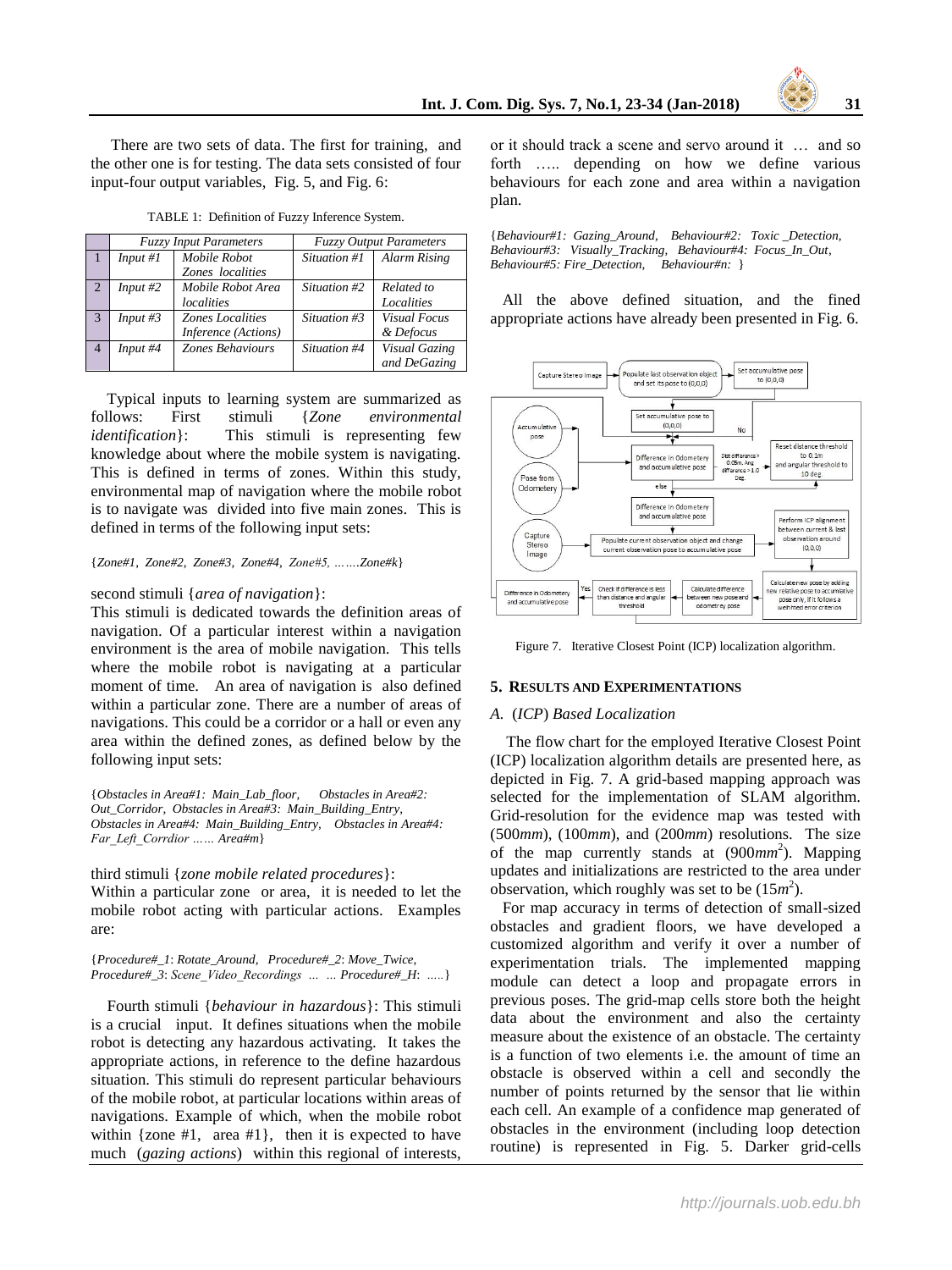

represent a high probability of presence of an obstacle. Lighter shades represent an opposite hypothesis. Each observation is added to the map as a Bayesian update.

## *B. Map Accumulation Algorithm*

 The criteria for adding an observation to the built map can be defined as follows: A Bayesian update will either increase or decrease the probability of presence of an obstacle within a cell, as in Eq. (17). This probability depends upon following factors: (*i*) Presence of points lying in the cell within the current observation. (*ii*) Consecutive number of observations for which a minimum number of obstacle points can be associated to a grid-cell. Such a mechanism handles fast moving dynamic obstacles. (*a*) All cells occluded by obstacles are not updated. For this purpose only the  $66^\circ$  FOV in front of camera is considered for map updates. (*b*) The obstacle height data is only used for loop-closure detection. For obstacle detection, a combination of obstacle height and their persistence over multiple observations is employed.

# *C. Learning Path Features, SLAM Maps*

 In reality, quite large of trails were successfully conducted experimentally within complex indoor obstacle scenarios for path-planning using the developed version of the Fast SLAM. The mobile robot has successfully reached its target  $(x, y)$  location using the planned paths in an autonomous approach. Furthermore, we have submitted a set of goals to our system, hence the system plans path in sections for each of the goal.

 Once an obstacle scenario is significantly changed so much, in such a way that it affects the planned path, *\* A*algorithm is used to re-plan the path to the goal. The planning and re-planning delays are less than a time of a second long, so there exists no issue for performance degradation within path-planning module. Specifically, some of the path planning examples and runs, can be grasped in Fig. 8. In this respect, in Fig. 8 we show how a typical built intensive-features are gathered, and decisions of mobile navigation can extracted. Furthermore, in Fig. 9, we show how the features of navigation maps have been used to enhance the movement of the mobile robot, despite of its current location. (*i*): Maps, and extracting the details of environmental information. (*ii*): Typical used and resulting navigation decisions, to target manoeuvring (mobile robot path planning). The mobile robot performs various operations, depending on the area, region, and zone of navigation.



Figure. 8. (*i*) Maps generated while mobile robot in navigation phase (direct perception). (*ii*) Further details of the navigation maps data. Data are then used as further training patterns for the Neuro-fuzzy training patterns. Al-Mutib et. al. [33].



Figure. 9. Features of navigation maps have been used to enhance the movement of the mobile robot, despite of its current location. (*i*): Maps, and extracting the details of environmental information. (*ii*): Typical used and resulting navigation decisions, to target manoeuvring (mobile robot path planning). The mobile robot performs various operations, depending on the area, region, and zone of

navigation.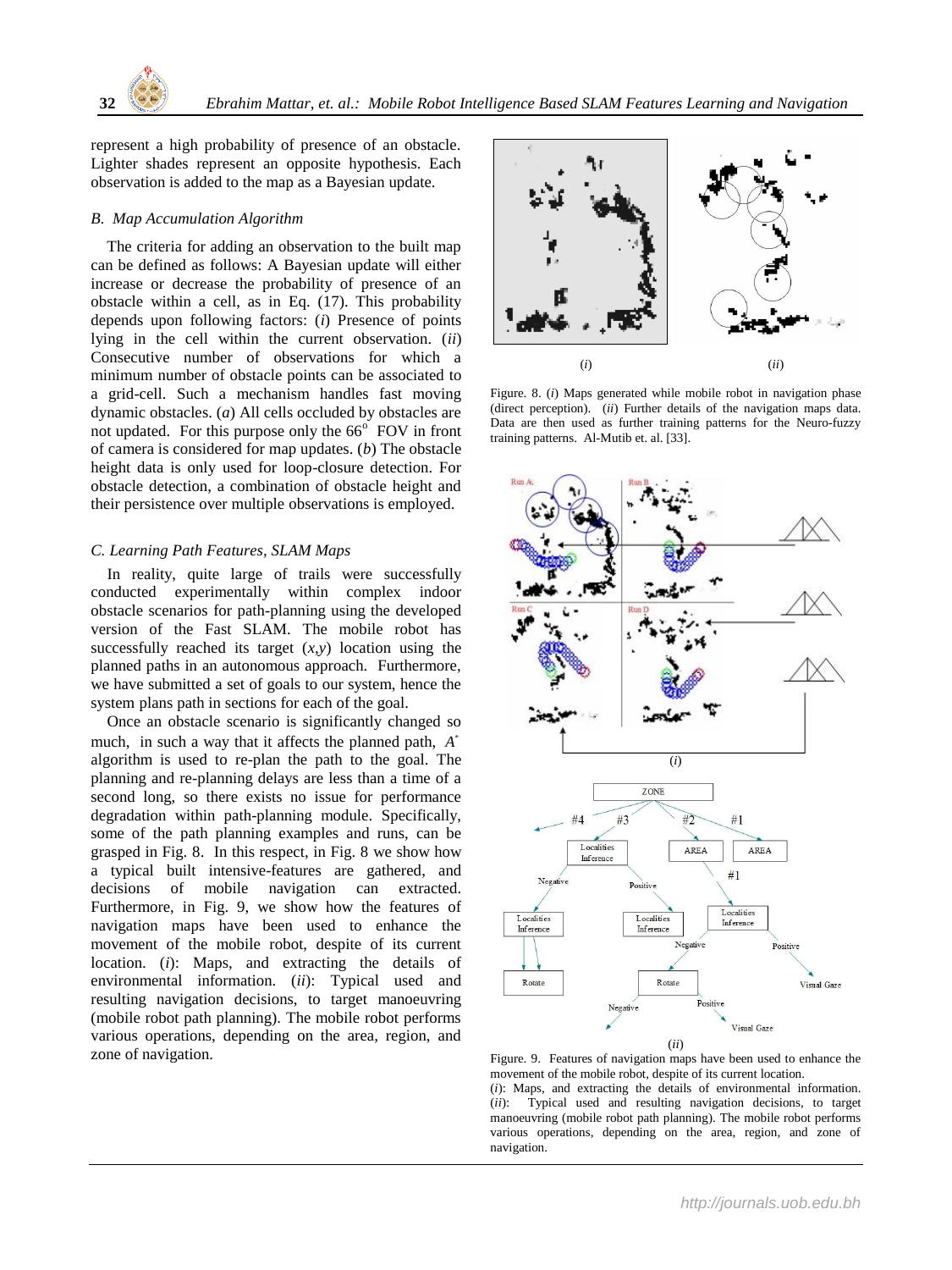#### **5. CONCLUSION**

Combining mobile robot localities - maps details with visual data gathered through a stereo vision system have been presented. Initially, real-time stereo-vision with SLAM technique were employed for navigation purposes, hence navigation training patterns (*features*) were generated. Consequently, a five layers Neuro-fuzzy system was adopted to learn navigation maps features. From hierarchy point view, the mobile robot navigation system is compromising of three fundamental layers. Within the top layer, computing and intelligence coding is located. Stereo vision related tools and routines are located within the mid-level, i.e. (*localization, mapping, maps updates, path planning, and search*). At the lower layer, navigation loops and wheels servo loops are located. It was found that, integrating a learning paradigm with such navigation data details, has resulted in extremely valuable mobile behaviours and choices that made the mobile robot intelligently navigating even at difficult localities. Due to enormous sensory and environmental information to be dealt with, we have reduced the dimensionally and size of such environmental patterns (sensory data) using PCA. The employed PCA based NF learning was achieved while learning SLAM and maps details. Reduced dimensionality of environmental information are then used as inputs to the Neuro-fuzzy. Samples of Neurofuzzy inputs: (*navigation zones, areas,.. and behaviours related to particular zones*).

#### **ACKNOWLEDGMENT**

 This work was supported by NPST program by King Saud University, (*Project No. 08-ELE300-02*). The research team also acknowledges the experimental works done by Mr. M. Emad AlDean, and for the valuable image and data recording.

#### **REFERENCES**

- [1] I. Batyrshin, Dragan S. Pamucar, Paolo Crippa, and Feng Liu, "The fuzzy system and its application in East Asia," (2015) Journal of Intelligent and Fuzzy Systems, 29, 6, pp. 2317-2318.
- [2] J. Carpenter, P. Clifford, and P. Fernhead, "An improved particle filter for non-linear problems," Techical Report, Department of Statistics, 1997, University of Oxford.
- [3] A. Doucet, "On Sequential Simulation-based Methods for Bayesian filtering," Techical Report, CUED/F-INFENG/TR.310, Department of Engineering, 1998, University of Cambridge.
- J. Clerk Maxwell, A Treatise on Electricity and Magnetism, 3<sup>rd</sup> ed., vol. 2. Oxford: Clarendon, 1892, pp. 68–73.
- [4] N. Guilherme, N. DeSouza and K. Avinash, "Vision for Mobile Robot Navigation: A Survey," IEEE Transactions on Pattren Analysis and Machine Intelligence, 2002, vol. (24), no. (2).
- [5] J. Gordon, J. Salmond, and M. Smith, "Novel Approach to Nonlinear/non-Gaussian Bayesian State Estimation," IEE Procedings Part-F, vol. (140), no. (2), 1993, pp. 107–113.
- [6] G. Kitagawa, "Monte Carlo Filter and Smoother for Non-gaussian Nonlinear State Space Models," Journal of Computational and Graphical Statistics, vol. (5), no. (1), 1996, pp. 1–25.
- [7] D. Kumar, and K. Dhama, "Neuro-fuzzy Control of an Intelligent Mobile Robot," Advanced Computing & Communication Technologies (ACCT),  $2012 \, 2^{nd}$  International Conf., 2012, (7), no. (8), pp. 106-111.
- [8] H. Hani, C. Victor, and C. Martin, "Learning and Adaptation of an Intelligent Mobile Robot Navigator Operating in Unstructured Environment Based on a Novel Online Fuzzy–Genetic System," Fuzzy Sets and Systems, 2004, vol. (141), pp. 107–160.
- M. Isard, and A. Blake, "Contour Tracking by Stochastic Propagation of Conditional density," European Conference on Computer Vision, 1996, pp. 343–356.
- [10] L. Matthies and A. Shafer, "Error Modeling in Stereo Navigation, IEEE Transactions on Robotics and Automation," vol. (3), 1987, pp. 239–248.
- [11] Sebastian Thrun, Learning metric-topological maps for indoor mobile robot navigation, In Artificial Intelligence, Volume 99,<br>Issue 1, 1998, Pages 21-71, ISSN 0004-3702, Issue 1,  $1998$ , Pages 21-71, ISSN https://doi.org/10.1016/S0004-3702(97)00078-7.
- [12] R. Petru, M. Emil, E. Thom, A. Whalen, W. Hans, "Behavior-Based Neuro-Fuzzy Controller for Mobile Robot Navigation,' IEEE Transctions on Instrumentaion and Meaurmnets, vol. (52), no. (4), 2003, pp. 1335-1340.
- [13] T. Sebastian, "Learning metric-topological maps for indoor mobile robot navigation," Artificial Intelligence vol. (99), 1998, pp. 21-71.
- [14] M. Smith and E. Gelfand, "Bayesian Statistics Without Tears: A Sampling-Resampling Perspective," American Statistician, vol. (46), no. (2), 1992, pp. 84–88.
- [15] L. Wei, M. Chenyu, and M. Wahl, "A Neuro-Fuzzy System Architecture for Behaviour-Based Control of a Mobile Robot in Unknown Environments, Fuzzy Sets and systes," vol. (87), 1997, pp. 133-140.
- [16] D. Janglová, "Neural Networks in Mobile Robot Motion," Janglová, Inernational Journal of Advanced Robotic Systems, vol.1, no.1, ISSN 1729-8806, 15-23, 2004.
- [17] A. Raymond, S. Tayib, and L. Hall, "Remote controlled, vision guided, mobile robot system," Proceedings of SPIE. The International Society for Optical Engineering, vol. 3208, pp. 126- 132, Intelligent Robots and Computer Vision XVI: Algorithms, Techniques, Active Vision, and Materials Handling, 1997.
- [18] P. Gang, H. Xinhan, G. Jian, and L. Cheng , "Camera modeling and distortion calibration for mobile robot vision," Proceedings of the 7th World Congress on Intelligent Control and Automation (WCICA), pp. 1657-1662, WCICA'08, 2008.
- [19] F. Bonin-Font, A. Ortiz, G. Oliver, "Visual Navigation for Mobile Robots: A Survey", Journal of Intell Robot System, 53:263–296, DOI 10.1007/s10846-008-9235-4, 2008.
- [20] K. Atsushi, U. Ryo, I. Toshiyuki, T. Teppei, S. Takeaki, D. Jun, K. Mitsumasa, and U. Masaru, "Development of a high speed vision system for mobile robots," IEEE International Conference Intelligent Robots & Systems, pp. 1372-1377, IROS, 2006.
- [21] B. Abdul, S. Robert, K. Yahya, And M Gloom, "A hybrid approach towards vision based self-localization of autonomous mobile robots," Proceedings of the International Conference on Machine Vision, ICMV-2007, pp. 1-6, 2007.